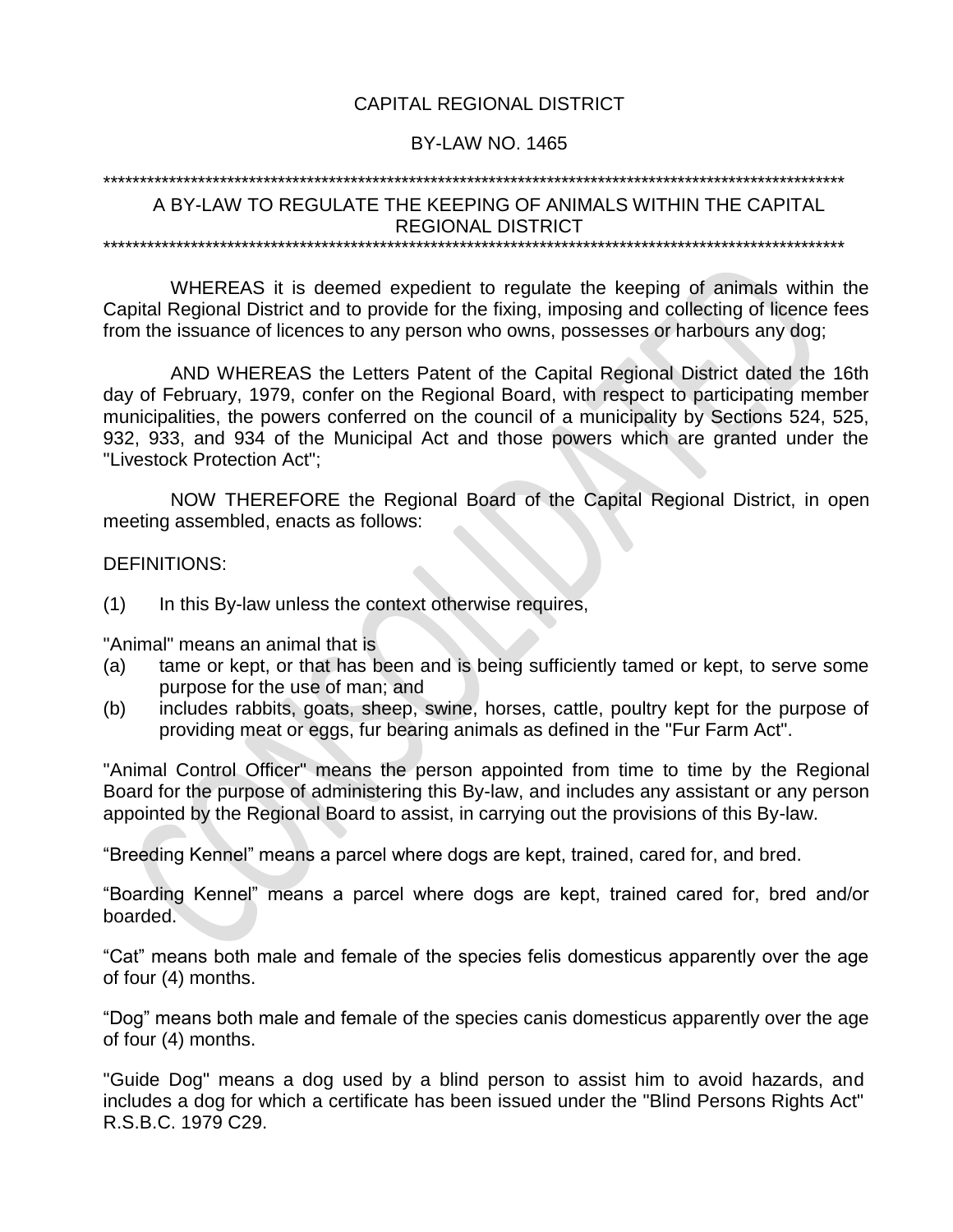"Highway" includes any street, road, lane, bridge, viaduct, and any other way open to the use of the public, but does not include *a* private right-of-way on private property.

"Impounded" means seized, delivered, received or taken into the Pound or in the custody of the Animal Control Officer as provided for herein.

"Owner" in respect of any animal includes possessor or harbourer and "Owned" includes possessed or harboured.

"Parcel" means a lot, block, or other area in which land is held or into which Land is subdivided and which is registered under one title, pursuant to the Land Title Act.

"Police Dog" means any dog owned by an accredited Police Force and trained to assist Police on investigations.

"Pound" means any building or enclosure or place established for impounding animals by the Regional Board under the provisions of this By-law,

"Public Beach" means any public land located within FIFTEEN METRES (15m) of any lake or between low water mark and FIFTEEN METRES (15m) beyond high water mark of any body of salt water but does not include any private lands or any lands included in any highway.

"Regional Board" means the Regional Board of the Capital Regional District.

"Regional District" means all of the Regional District not contained within a city, district, town or village.

"Treasurer" means Treasurer of the Capital Regional District.

"Unlicenced Dog" means any dog for which the licence for the current year has not been paid as provided herein.

"Vicious" when used in relation to any animal means any animal that has attacked or bitten, attempted to attack or bite or chased any person or animal or wildlife but excludes any attack on a dog or cat, and further excludes. any attack by a dog on other animals or wildlife engaged in molesting livestock.

*Added under Bylaw No. 311, 2008*

"Wild or Exotic Animal" means those animals listed is Schedule "G", attached to and forming part of this bylaw, whether bred in the wild or in captivity, and includes hybrids with domestic species.

"Zone" means any zone district established under the zoning by-laws of the Capital Regional District.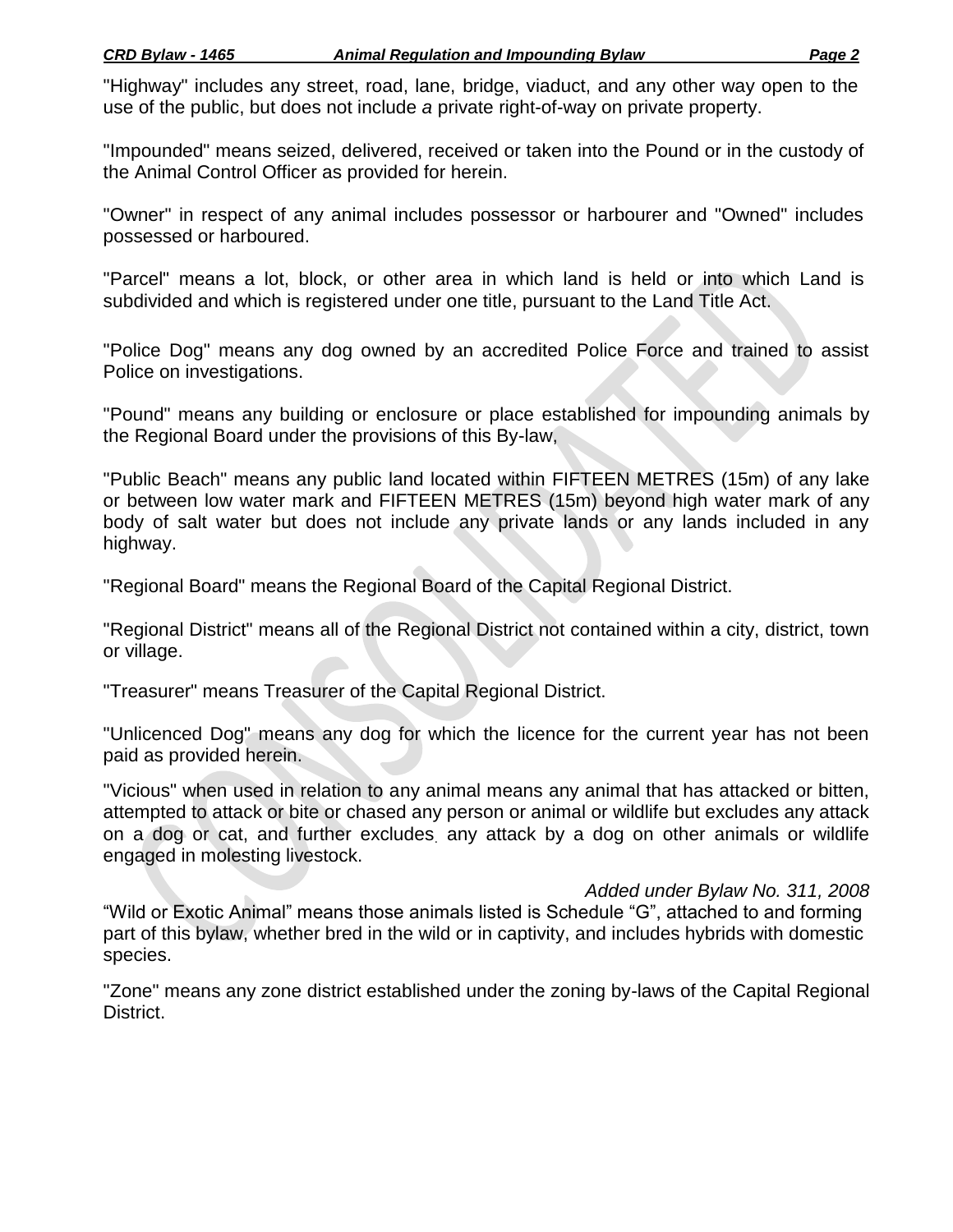- (2) (a) For the purposes of this By-law an animal is deemed to be "running at large" if it is on land which is not owned or occupied by the owner of the animal.
	- (b) For the purposes of this By-law an animal shall not be deemed to be "running at large" if it is:
		- i) On the property of its owner or of another person who has the care and control of the animal, or
		- ii) Under the direct and continuous control of a person who is competent to control it, or
		- iii) Securely confined within an enclosure, or securely fastened so that it is unable to roam.
	- (c) For the purpose of this By-law, a vicious animal is deemed not to be under the direct and continuous control of a person.

## KENNELS:

- 2. (1) (a) Subject to paragraph (b) no person, being the owner or occupier of a parcel, shall cause or permit the keeping or harbouring on that parcel, in respect of each dwelling unit on the parcel, more than four (4) dogs over the age of four (4) months without holding a valid kennel licence issued under this By-law, except that a person who on June 25, 1980, kept, or caused or permitted to be kept, more than four (4) dogs over the age of four (4) months may continue to do so for the duration of the lives of those dogs without holding a valid kennel licence.
	- (b) No person holding a valid kennel licence shall cause or permit the keeping or harbouring on a parcel more dogs than is permitted under the terms of his kennel licence over the age of eight (8) months.
	- (2) (a) Subject to paragraphs (b) and (c) no person shall use a parcel as a kennel for the keeping, training, care, breeding, or boarding of any animals unless the operation is a permitted use under an applicable Zoning By-law.
		- (b) Breeding kennel licences can be issued only to persons who are engaged in solely the breeding of dogs, and whose dog or dogs are registered with a bona fide Kennel Club or associated with other bona fide dog clubs.
		- (c) No person shall use a parcel as a breeding or boarding kennel unless there is a dog exercise area fenced in such a manner that the dog or dogs cannot escape the confines of the exercise area.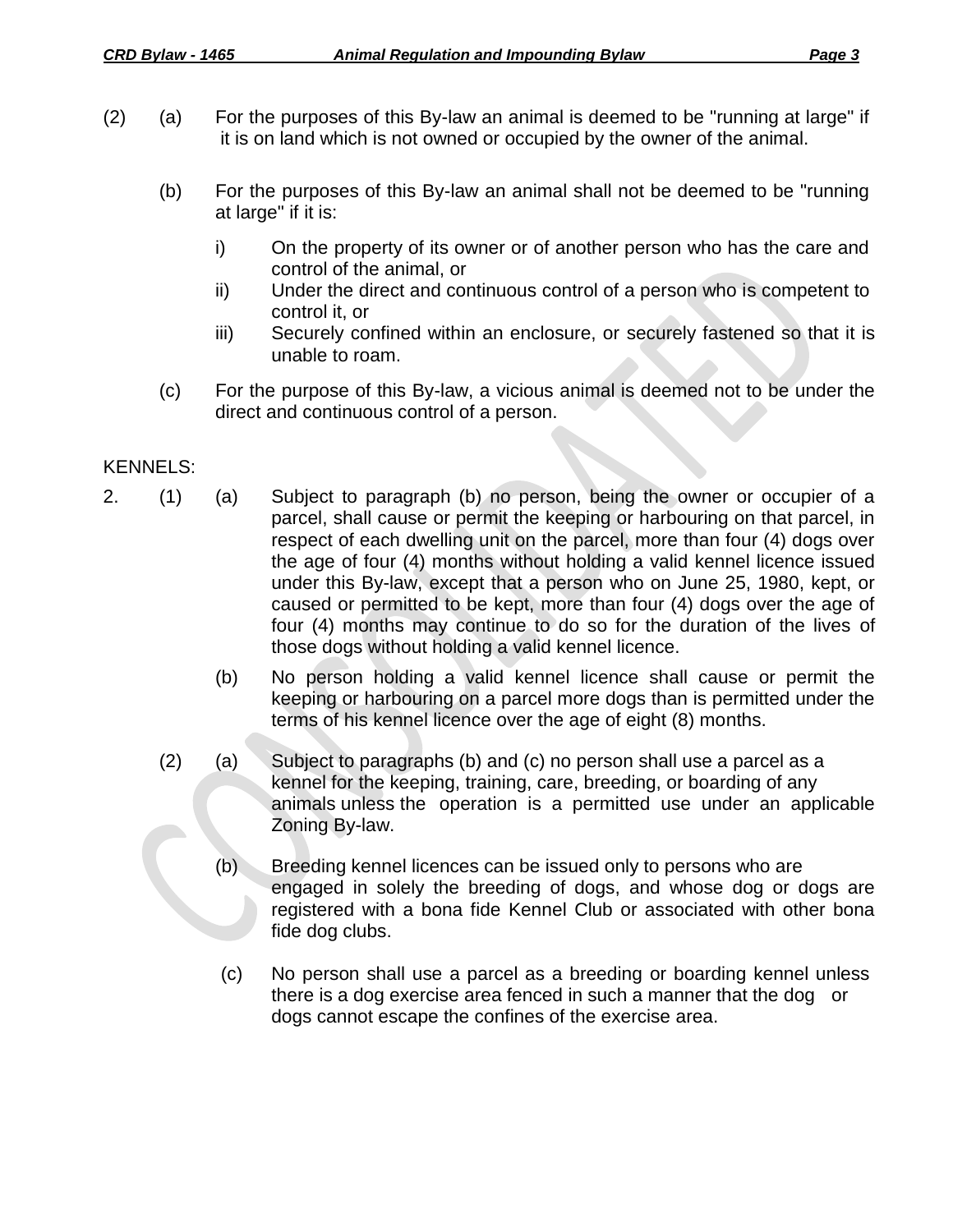## LICENCING DOGS:

- 3. The owner of a dog shall obtain a license for the calendar year, January 1 to December 31 in accordance with the Bylaw on or before the last day of February in each year for each dog owned by him/her over the age of four (4) months; provided, however, if he/she becomes the owner of such a dog after the last day of February in any year, he/she shall obtain a license therefore forthwith.
- 4. (1) The licence shall be issued by the Animal Control Officer or such other person as he appoints from time to time, and applications for licences may be made to him or to any other person duly authorized to receive same.
	- (2) Every licence shall be distinguished by a number, and a record shall be kept by the Regional District of all licences issued and, for the purpose of identification, a general description of the dog in respect of which such licence was issued.
- 5. (1) Every application for a licence shall be accompanied by a licence fee payable to the Capital Regional District as prescribed in Schedule A.
	- (2) Notwithstanding Subsection (1), a licence shall be issued free of charge for a dog which has been neutered or spayed during the 12-month period immediately preceding the application for the licence, provided that not more than one free licence shall be issued for any one dog.
	- (3) Before issuing licence for a spayed or neutered dog, the issuer of the licence may require the owner to furnish proof that the dog has been spayed or neutered.
	- (4) If the appropriate license fee has not been paid by the last day of February of the licensing year, the owner of any dog not so licensed shall pay a further fee as set out in Schedule "A" unless no license fee was payable in respect of such dog by the end of February of the licensing year.
	- (5) Notwithstanding Subsection (1) the total dog licence fee payable by any person who operates a kennel shall be as prescribed in Schedule A for all dogs owned by him.
	- (6) No licence fee shall be charged for Police Dogs and Guide Dogs.
- 6. Every licence issued under this By-law shall be for the calendar year in which the licence is issued and shall expire on the  $31<sup>st</sup>$  day of December next following the date on which the licence takes effect. There shall be issued with, each licence a tag which shall be impressed or stamped with a number corresponding to the number of the licence and with figures denoting the year in which the licence expires.
- 7. The owner of every dog licenced pursuant to this By-law shall cause the dog to wear the licence tag.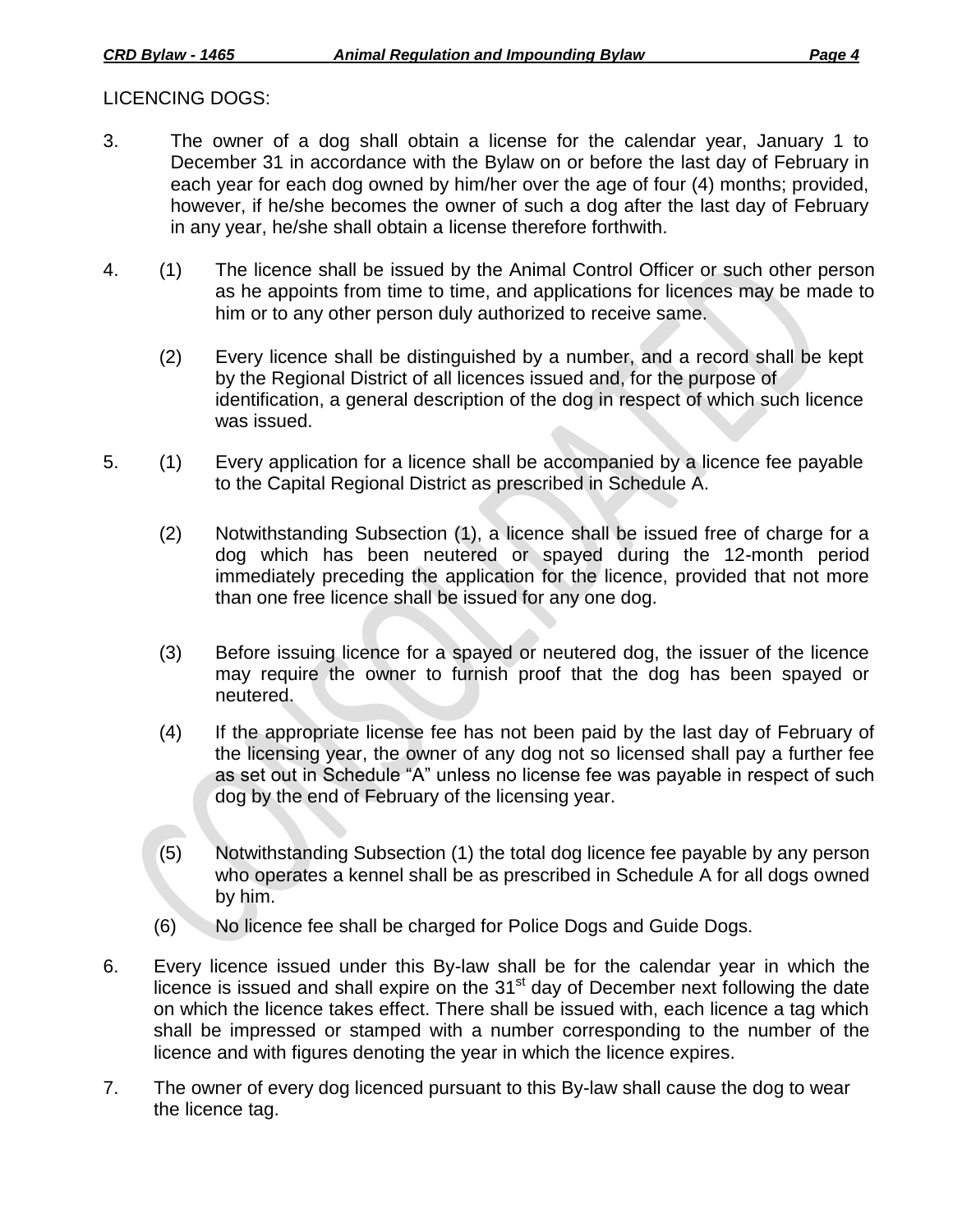- 8. If the ownership of a licenced dog changes hands the new owner may apply for a new licence at no cost provided that the old licence tag and receipt are surrendered to the Animal Control Officer.
- 9. Any person holding a valid and subsisting licence for any dog under the bylaw of any municipality or of a regional district who takes up residence within the Capital Regional District may make application for a free licence for the remainder of the year provided that the dog's current Licence tag and receipt are surrendered to the Animal Control Officer. This provision shall not apply to any person who has obtained the licence in a municipality or other regional district while residing within the Capital Regional District.
- 10 No person shall remove from a dog the licence tag issued for that dog under this Bylaw, except with the authority of the owner of the dog.

## ESTABLISHMENT OF POUND:

- 11. The establishment, maintenance and operation of facilities for the impounding of animals at such place or places and upon such premises as the Regional Board may by resolution from time to time determine is hereby authorized.
- 12. The Regional Board may from time to time appoint an "Animal Control Officer" and may enter into a contract with any persons to provide for such pound keeping services.

## IMPOUNDING ANIMALS:

- 13. The authority to seize and impound animals conferred by this By-law upon the Animal Control Officer may be exercised by a peace officer or a by-law enforcement officer.
- 14. The Animal Control Officer is hereby authorized to seize and impound unlicenced dogs, and dogs and other animals which are at large.
- 15. The owner of any animal impounded pursuant to the provisions of this By-law may reclaim such animal on application to the Animal Control Officer during normal working hours prior to its sale or destruction on proof of ownership and on payment of the fees and charges prescribed in Schedule B. No dog may be released from the Pound without the purchase of a valid licence.
- 16. The Animal Control Officer may destroy any animal suffering from an incurable disease or injury.
- 17. Subject to Section 18 of this By-law, if an impounded animal is not claimed within seventy two (72) hours of the time of its impoundment, the Animal Control Officer may destroy the animal or sell it.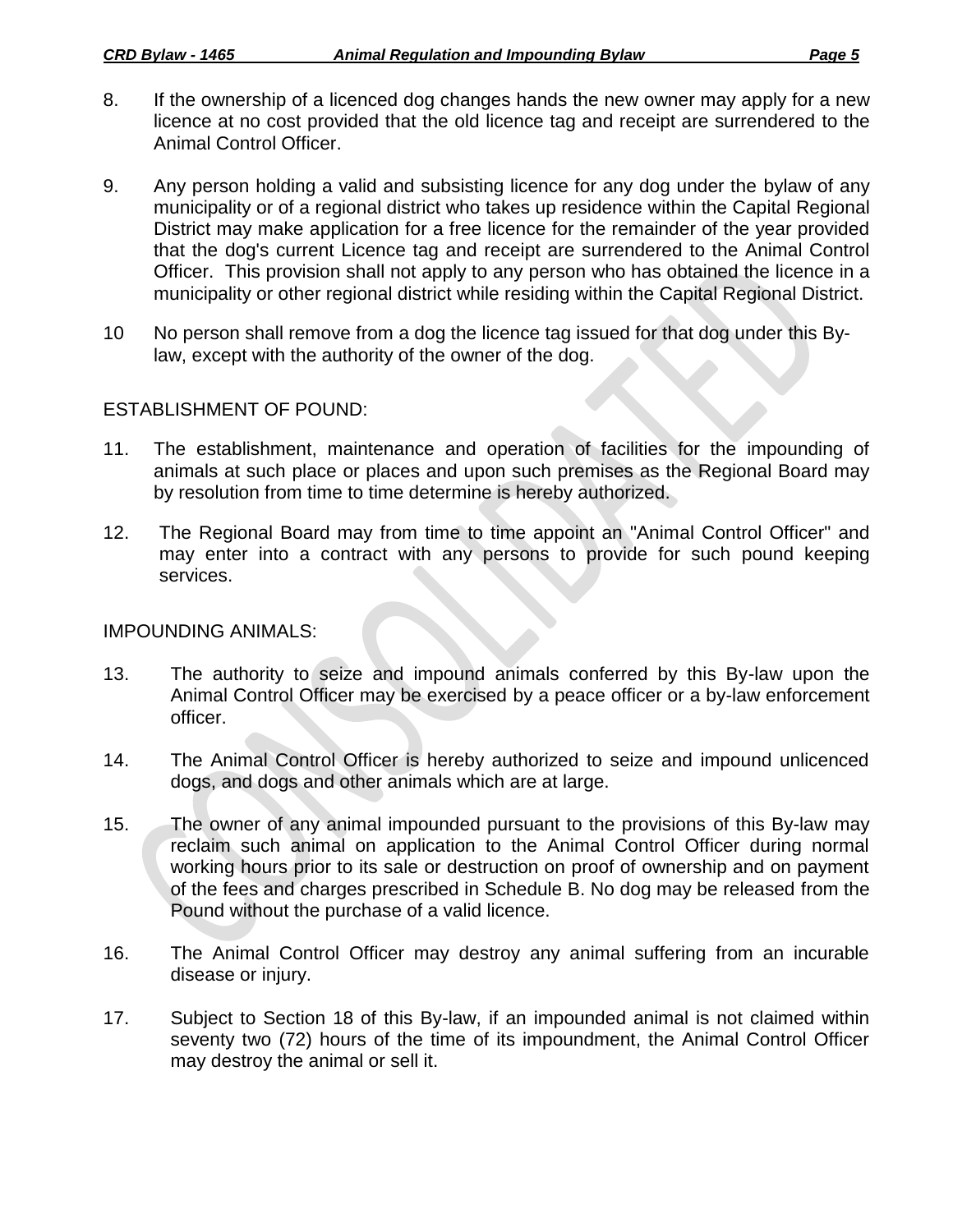## NOTICE OF IMPOUNDING:

18. If the owner of any impounded animal is known to the Animal Control Officer, the Animal Control Officer shall forthwith notify the owner by telephone of the impoundment, or mail the form set out in Schedule C of this By-law, or post at the owner's home the form set out in Schedule C of this By-law.

### COMPENSATION:

- 19. The Regional Board shall pay compensation to the owner of any sheep, goat, poultry for the purpose of providing meat and eggs, domestic rabbits, animals of the bovine species, swine, horses or fur-bearing animals as defined in the Fur Farm Act killed or injured by any dog apparently over the age of four (4) months, the owner of which is unknown, and after diligent enquiry cannot be found in the amount of the lesser OF
	- (a) SEVENTY FIVE (75%) PERCENT of the decrease in the market value of the animal as a result of its death or injury, or
	- (b) SEVEN HUNDRED AND FIFTY (\$750.00) DOLLARS.
- 20. All claims pursuant to the provisions of this By-law shall be filed with the Animal Control Officer.
- 21. No claim shall be authorized under this By-law unless:
	- (a) The Regional Board is satisfied that the owner of the sheep, goat, poultry for the purpose of providing meat and eggs, domestic rabbits, animals of the bovine species, swine, horses or fur-bearing animals as defined in the Fur Farm Act submitting the claim has taken all reasonable precautions for protecting such sheep, goat, poultry for the purpose of providing meat and eggs, domestic rabbits, animals of the bovine species, swine, horses or furbearing animals under the Fur Farm Act; and
	- (b) The loss is reported to the Animal Control Officer within three (3) business days of the occurrence being discovered.
- 22. The Animal Control Officer is hereby authorized to approve any claim under this Bylaw up to the amount of ONE HUNDRED (\$100.00) DOLLARS. Any claim in excess of ONE HUNDRED (\$100.00) DOLLARS shall be referred to the Regional Board for authorization of payment.
- 23. Applications for compensation under this By-law shall be in the form attached hereto as Schedule "D".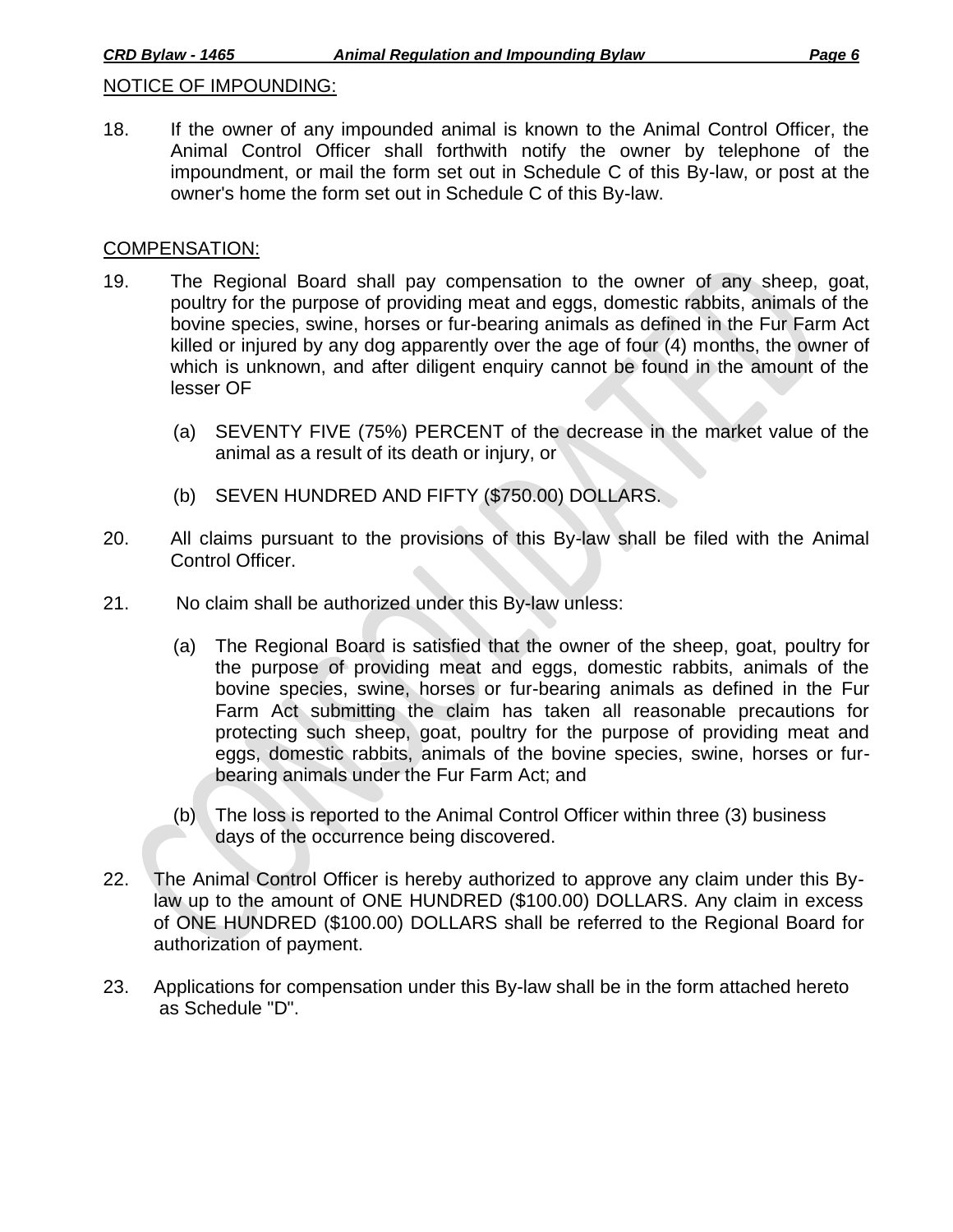## GENERAL:

- 24. (1) No owner of an animal shall suffer or permit such animal to "run at large" as defined in Section 1(2) of this By-law.
	- (2) An owner of a vicious dog shall keep it muzzled and on a leash.
- 25. Every owner of a female dog in "heat" shall confine the same or cause it to be confined in a secure building or enclosure so that it can not come in contact with other dogs.
- 26. (1) No owner of a dog shall permit or cause the dog to cry or bark in a manner which disturbs quiet, peace, rest, enjoyment, comfort or convenience of the neighbourhood or of persons in the vicinity of the place where the dog is kept.
	- (2) Except in an Agricultural zone no person shall keep, harbour or permit, allow or suffer to be kept or harboured on any property owned, occupied or controlled in any way by such person any animal which disturbs or tends to disturb the quiet, peace, rest, enjoyment, comfort or convenience of the neighbourhood in which the animal is kept or harboured or of persons in the vicinity of such animal.
- 27. The owner of an animal shall ensure;
	- (a) that it is kept, housed and fed in a manner conducive to its good health and well being;
	- (b) that if it is injured or suffering from any disease it is promptly examined and treated by a qualified veterinarian or otherwise treated in accordance with established veterinarian practices.
	- (c) that structures, pens or enclosures used to accommodate the same shall be maintained in a clean and sanitary condition at all times and that all cleanings from such facilities are disposed of in a manner that will not create a nuisance or health hazard.
- 28. The Animal Control Officer may enter upon property on which animals are kept at any reasonable hour and may inspect any animal and the facilities for banning the same in order to ascertain whether the regulations contained in this By-law are being obeyed.
- 29. No person shall suffer or permit any animal owned or harboured by him or in his charge to be on any of the public beaches listed in Schedule "E" from June 15 to September 15 inclusive.

*Added under Bylaw No. 311, 2008*

30. KEEPING OF WILD EXOTIC ANIMALS - No person shall keep a "wild or exotic animal" anywhere within the District.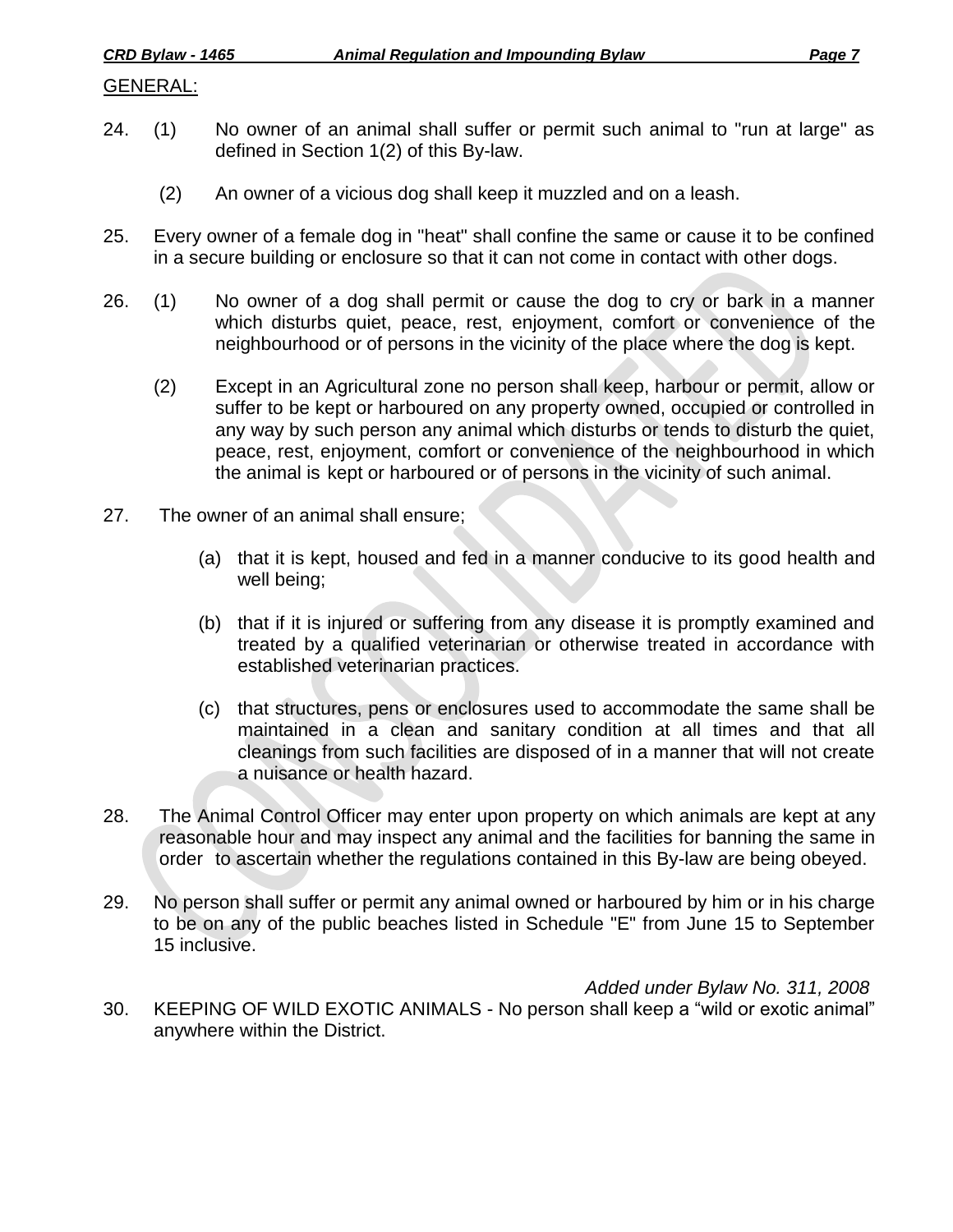- 31. (1) No person shall do any act or suffer or permit any act or thing to be done in contravention of this By-law.
	- (2) Notwithstanding any other provision of this By-law where the Animal Control Officer has reasonable grounds to believe that an owner is not complying with any provision of this By-law, he may give a written or verbal warning.
	- (3) Any person who contravenes any provision of this By-law is guilty of an offence and is liable upon conviction to the penalties prescribed by the Offence Act, provided that the minimum penalty is not less than FIFTY (\$50.00) DOLLARS for the first offense and for each subsequent offense to a minimum penalty of not less than ONE HUNDRED (\$100.00) DOLLARS.
		- (4) The penalties imposed under Subsection (3) hereof shall be in addition to and not in substitution for any other penalty or remedy imposed by this By-law.
		- (5) A separate offence shall be deemed to be committed upon each day during and in which a contravention of this By-law occurs or continues.
- 32. The Animal Control Officer may, if he has reason to believe that an offence has been committed against this By-law, complete and leave with the alleged offender or at the address of the alleged offender an "Offence Notice" in the form attached to this Bylaw as SCHEDULE "F", indicating a voluntary penalty equal to the minimum penalty for such offence, less TWENTY FIVE (\$25.00) DOLLARS, and if payment of such voluntary penalty is made to the Capital Regional District before an Information has been sworn and a summons has been issued pursuant to the Offence Act, then no prosecution shall be instituted in respect of such offence.

# SEVERANCE:

- 33. If a section, subsection, sentence, clause or phrase of this By-law is for any reason held to be invalid, by the decision of a Court of competent jurisdiction, such decision shall not affect the validity of the remaining portions of this By-law.
- 34. Schedules "A" to "F" inclusive of this By-law which are attached hereto form part of this By-law.
- 35. By-Law No. 688 "Dog Regulation and Impounding By-law No. 1, 1980" and amendments thereto, except insofar as it repeals any other by-law is hereby repealed.
- 36. This By-law may be cite as the "Animal Regulation and Impounding By-law No. 1, 1986".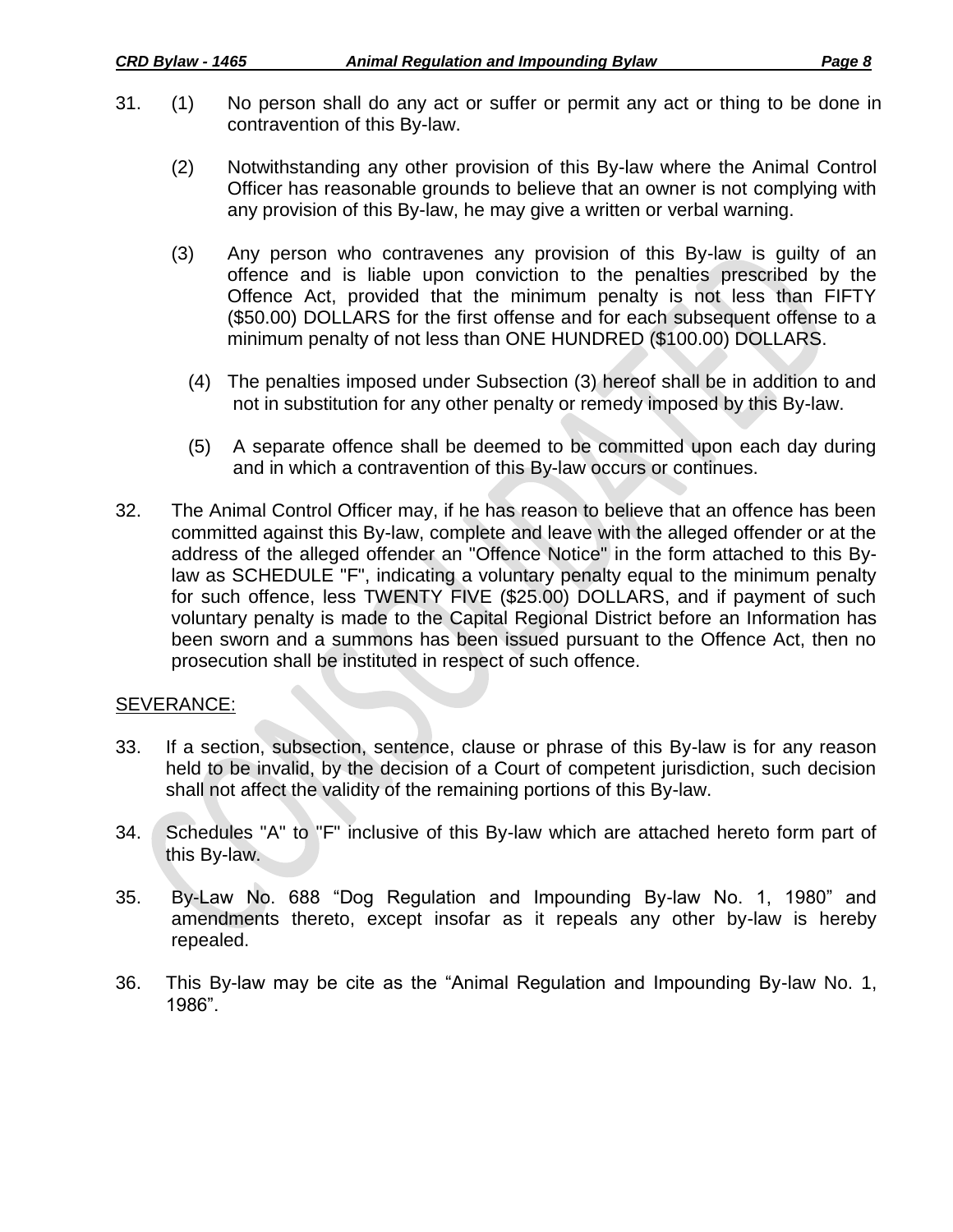| <b>READ A FIRST TIME THIS</b> | $23^{\text{rd}}$ | day of | July, 1986  |
|-------------------------------|------------------|--------|-------------|
| <b>READ A FIRST TIME THIS</b> | 23 <sup>rd</sup> | day of | July, 1986  |
| <b>READ A FIRST TIME THIS</b> | 25 <sup>th</sup> | day of | March, 1987 |

APPROVED BY THE MINISTER OF MUNICIPAL AFFAIRS THIS 12<sup>th</sup>, day of May, 1987

RECONSIDERED AND FINALLY ADOPTED THIS 10<sup>th</sup>, day of June, 1987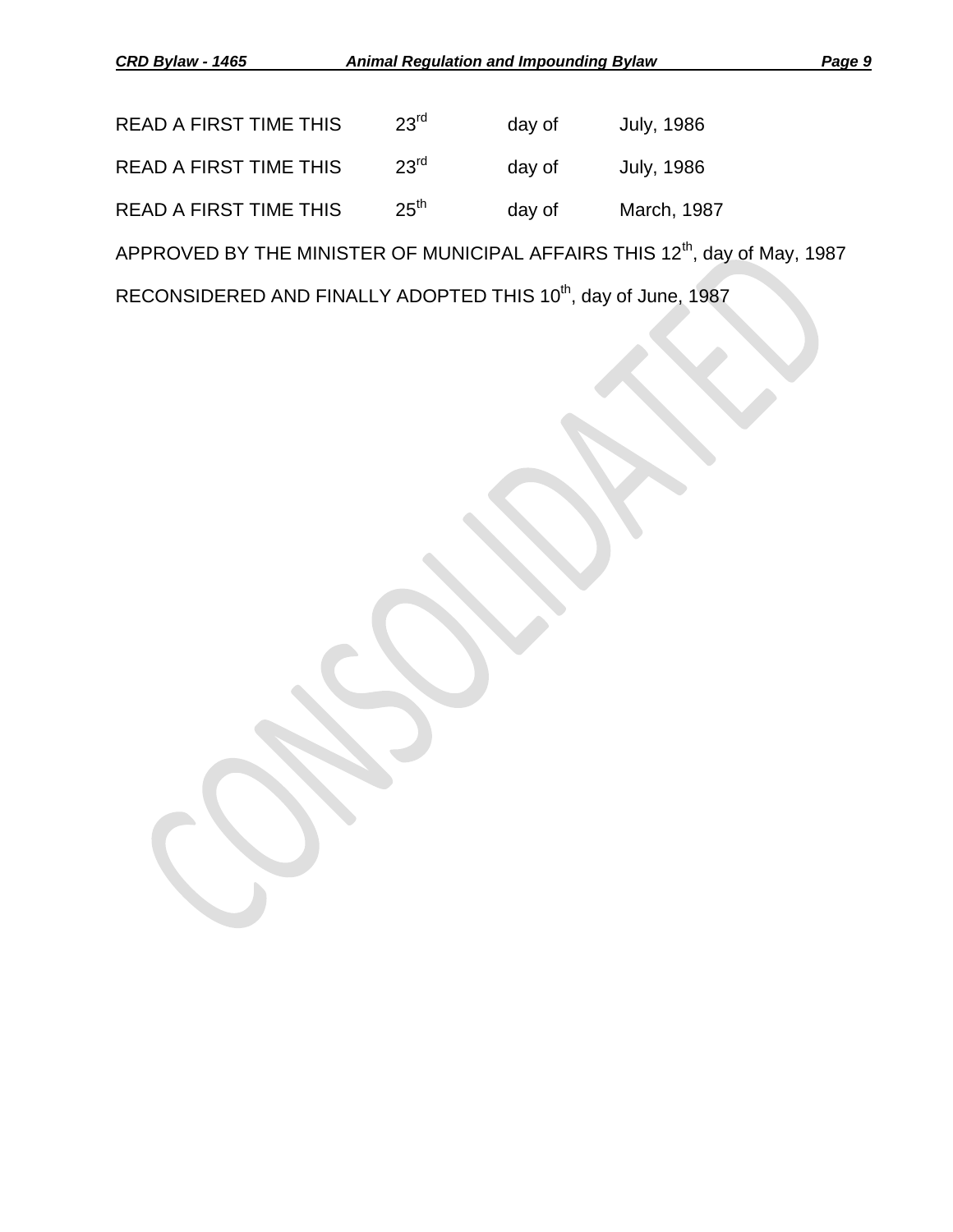*Added under Bylaw No. 296, 2007 \*Amended under Bylaw No. 359, 2013*

# CAPITAL REGIONAL DISTRICT

# ANIMAL REGULATION AND IMPOUNDING BY-LAW NO. 1465, 1986

# **SCHEDULE "A"**

# Dog Licence Fees:

 $\mathcal{L}$ 

| (a) | Female Dog (not spayed)                         | \$<br>45.00* |
|-----|-------------------------------------------------|--------------|
| (b) | Female Dog (spayed)                             | 25.00*       |
| (c) | Male Dog (not neutered)                         | 45.00*       |
| (d) | Male Dog (neutered)                             | $25.00*$     |
| (e) | Replacement of Lost Licence                     | 5.00         |
| (f) | <b>Late Application Penalty</b>                 | 10.00        |
| (g) | Breeding Kennel having four (4) or less<br>doas | 75.00        |
| (h) | Breeding Kennel having five (5) or more<br>doac | 150.00       |
| (i) | <b>Boarding Kennel</b>                          | 200.00       |
| J)  | Dangerous Dog Licence                           | 100.00       |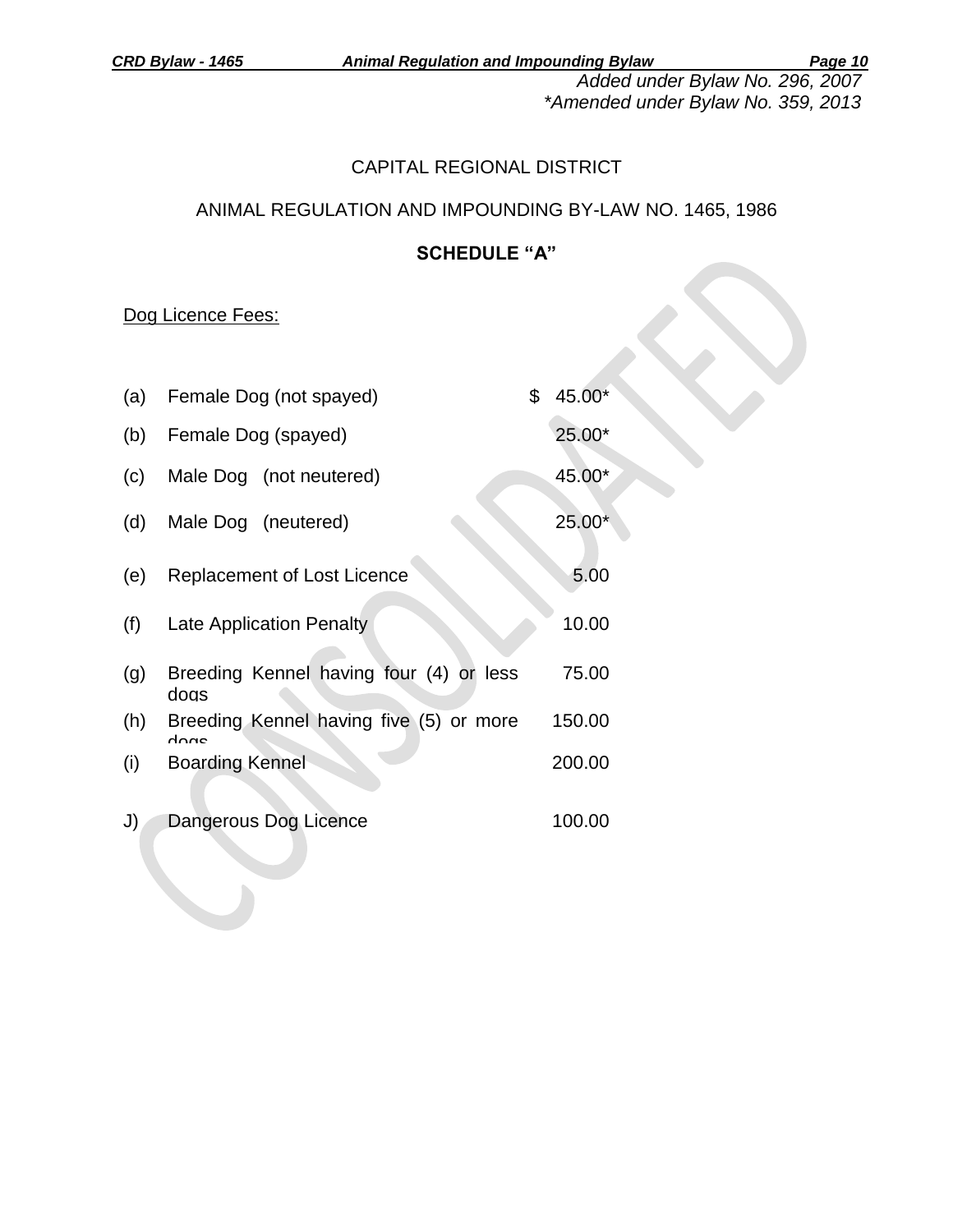*\*Amended under Bylaw No. 359, 2013*

## CAPITAL REGIONAL DISTRICT

ANIMAL REGULATION AND IMPOUNDING BY-LAW NO. 1465, 1986 **SCHEDULE "B"**

| 1. |                   | <b>DOGS</b>                                                                                                                                                                                         |                                 |  |  |  |  |
|----|-------------------|-----------------------------------------------------------------------------------------------------------------------------------------------------------------------------------------------------|---------------------------------|--|--|--|--|
|    | (1)<br>(2)<br>(3) | First Impoundment fee<br>Second impoundment fee<br>Third and subsequent impoundment fee                                                                                                             | \$75.00<br>\$100.00<br>\$150.00 |  |  |  |  |
|    | (4)<br>(5)        | (a) \$50.00 incremental increase for each additional impound<br>Penalty added to impoundment fee for unlicensed dogs<br>Maintenance and sustenance charge for each 24 hour                          | \$50.00                         |  |  |  |  |
|    |                   | period or part thereof that the dog has remained in the pound                                                                                                                                       | \$15.00                         |  |  |  |  |
| 2. | <b>CATS</b>       |                                                                                                                                                                                                     |                                 |  |  |  |  |
|    | (1)               | Impound fee                                                                                                                                                                                         | \$25.00                         |  |  |  |  |
|    | (2)               | Maintenance and sustenance charge for each 24 hour period<br>or part thereof that the cat has remained in the pound                                                                                 | \$10.00                         |  |  |  |  |
| 3. |                   | ASS, CATTLE, GOAT, HORSE, MONKEY, MULE, SHEEP, SWINE,                                                                                                                                               |                                 |  |  |  |  |
|    | (1)               | ANY ANIMAL OF THE BOVINE SPECIES<br>Impoundment fee                                                                                                                                                 | \$50.00                         |  |  |  |  |
|    | (2)               | Maintenance and sustenance charge for each 24 hour period<br>or part thereof that the ass, cattle, goat, horse, monkey, mule,                                                                       |                                 |  |  |  |  |
|    |                   | sheep, swine, and any animal of the bovine species has<br>remained in the pound                                                                                                                     | \$20.00                         |  |  |  |  |
| 4. |                   | BIRD, DOVE, DUCK, FOWL, FOX, FUR-BEARING, ANIMAL                                                                                                                                                    |                                 |  |  |  |  |
|    |                   | as defined in the Fur Farm Act, GERBIL, GOOSE, GUINEA PIG,<br>HAMSTER, MOUSE, PIGEON, RABBIT, RACCOON, REPTILE,<br>RODENT, SKUNK, SQUIRREL or TURKEY                                                |                                 |  |  |  |  |
|    | (a)               | Impoundment fee                                                                                                                                                                                     | \$10.00                         |  |  |  |  |
|    | (b)               | Maintenance and sustenance charge for each 24 hour period<br>or part thereof that the bird, dove, duck, fowl, fox, fur-bearing<br>animal as defined in the Fur Farm Act, gerbil, goose, guinea pig, |                                 |  |  |  |  |
|    |                   | hamster, mouse, pigeon, rabbit raccoon, retile, rodent, skunk,<br>squirrel or turkey has remained in the pound                                                                                      | \$5.00                          |  |  |  |  |
|    |                   |                                                                                                                                                                                                     |                                 |  |  |  |  |

- 5. Costs for special equipment or personnel used, if any, to affect the impoundment.At Cost
- 6. Veterinary expenses, if any, to treat injured or sick impounded animals.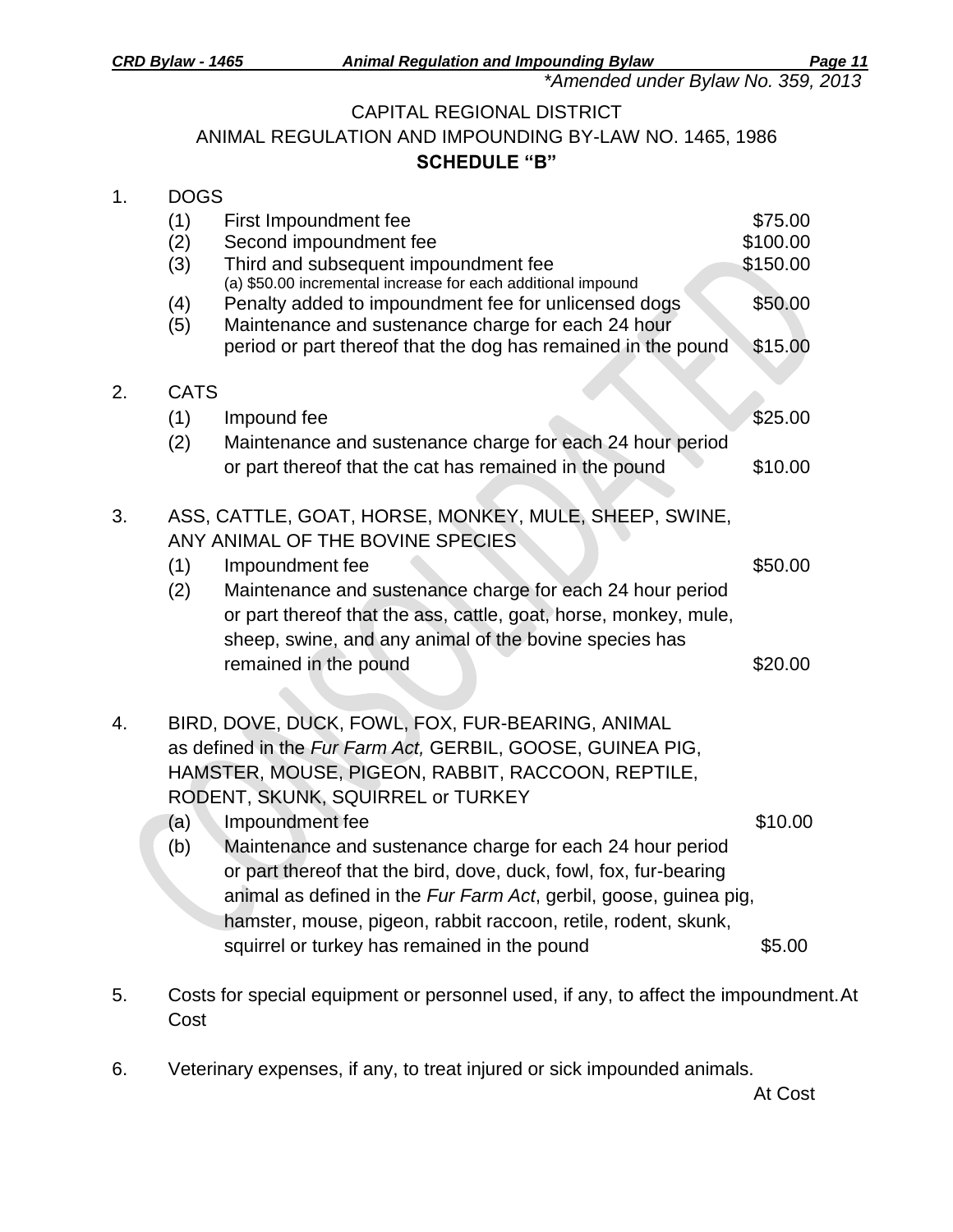*CRD Bylaw - 1465 Animal Regulation and Impounding Bylaw Page 12*

CAPITAL REGIONAL DISTRICT

# NOTICE OF IMPOUNDMENT

# **SCHEDULE "C"**

(Section 18)

TO:

TAKE NOTICE that pursuant to the provisions of the Capital Regional District "Animal Regulation By-law No. 1465, 1986"

(Description of Animal or Animals Impounded)

was (or were) impounded in the Pound kept by the undersigned at

on he are the the day of , 19 , at the hour of A.M./P.M.

AND FURTHER TAKE NOTICE that unless within three (3) days after the date of this notice you appear at the Pound and release the animal(s) so impounded by the payment of the lawful fees and charges, the same will be destroyed or sold as provided in the said By-law.

DATED this \_\_\_\_\_\_\_\_\_\_\_\_\_\_ day of , 19

Animal Control Officer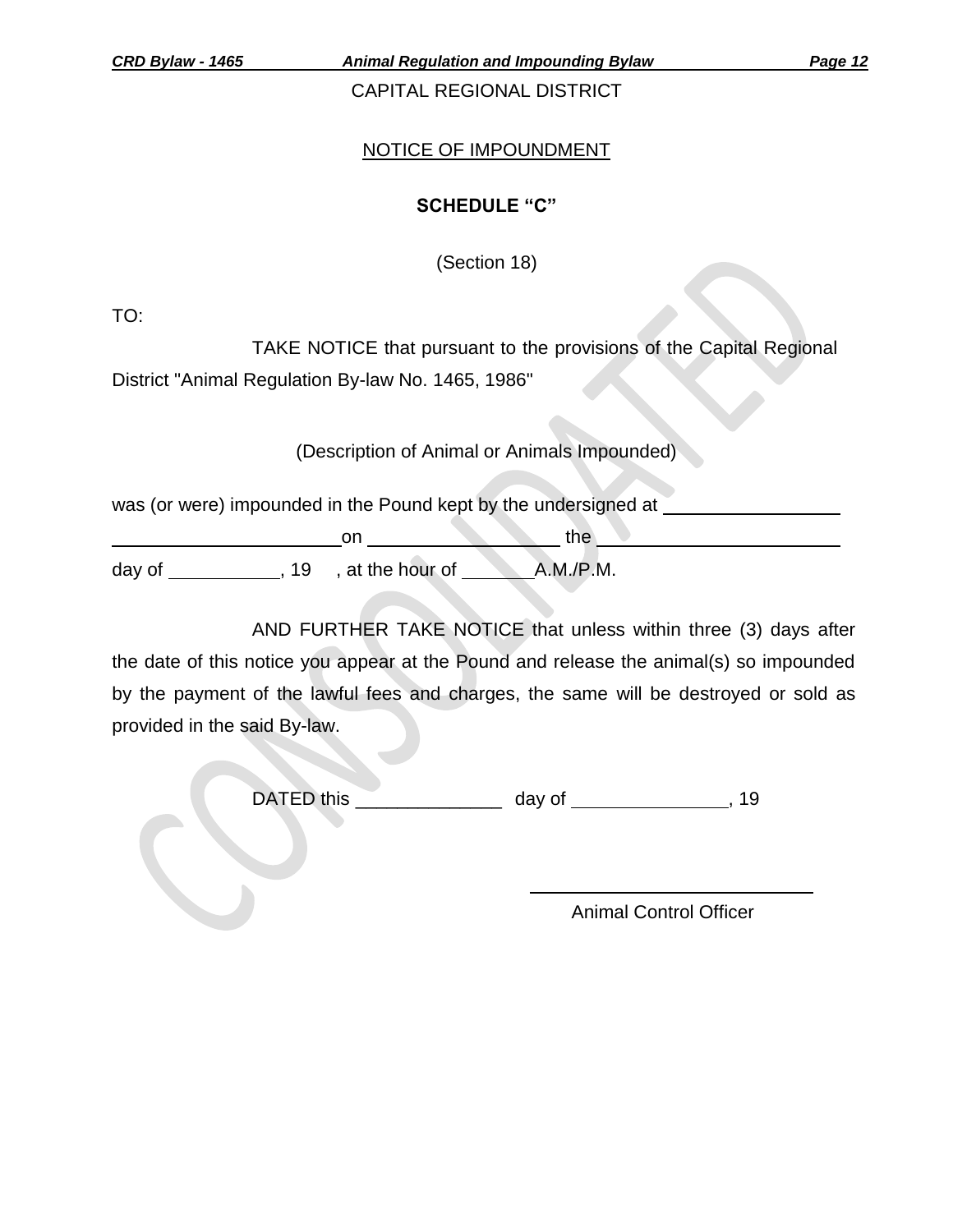## CAPITAL REGIONAL DISTRICT

APPLICATION FOR COMPENSATION UNDER THE CAPITAL REGIONAL DISTRICT ANIMAL REGULATION AND IMPOUNDMENT BY-LAW NO. 1465, 1986

## **SCHEDULE "D"**

(Section 19)

| 1.                                                                           |                                                                    |               |         |                              |             |                           |
|------------------------------------------------------------------------------|--------------------------------------------------------------------|---------------|---------|------------------------------|-------------|---------------------------|
| 2.                                                                           |                                                                    |               |         |                              | Postal Code |                           |
| 3.                                                                           |                                                                    |               |         |                              |             | $^{\sim}$ , 19 $^{\circ}$ |
| the following domestic animals owned by me were killed or injured by dog(s): |                                                                    |               |         |                              |             |                           |
|                                                                              |                                                                    | <b>Number</b> | __ Type | $\overline{\phantom{a}}$ Age | Registered  | <b>Value</b>              |
|                                                                              | POULTRY FOR THE PURPOSE OF<br>PROVIDING MEAT AND EGGS              |               |         |                              |             |                           |
| <b>GOAT</b>                                                                  |                                                                    |               |         |                              |             |                           |
| <b>SHEEP</b>                                                                 |                                                                    |               |         |                              |             |                           |
|                                                                              | <b>ANIMALS OF THE</b><br><b>BOVINE SPECIES</b>                     |               |         |                              |             |                           |
| <b>DOMESTIC RABBITS</b>                                                      |                                                                    |               |         |                              |             |                           |
|                                                                              | <b>FUR-BEARING ANIMALS AS</b><br>DEFINED IN THE FUR--FARM ACT      |               |         |                              |             |                           |
| 4.                                                                           | Within three (3) business days of the date stated above I notified |               |         |                              |             |                           |

- 5. The owner of the dog(s) is/are unknown and after diligent enquiry cannot be found.
- 6. I understand that, if approved, payment of this claim will he made pursuant to Section 19 of the Animal Regulation By-law No. 1465,1986.

Witness **Owner**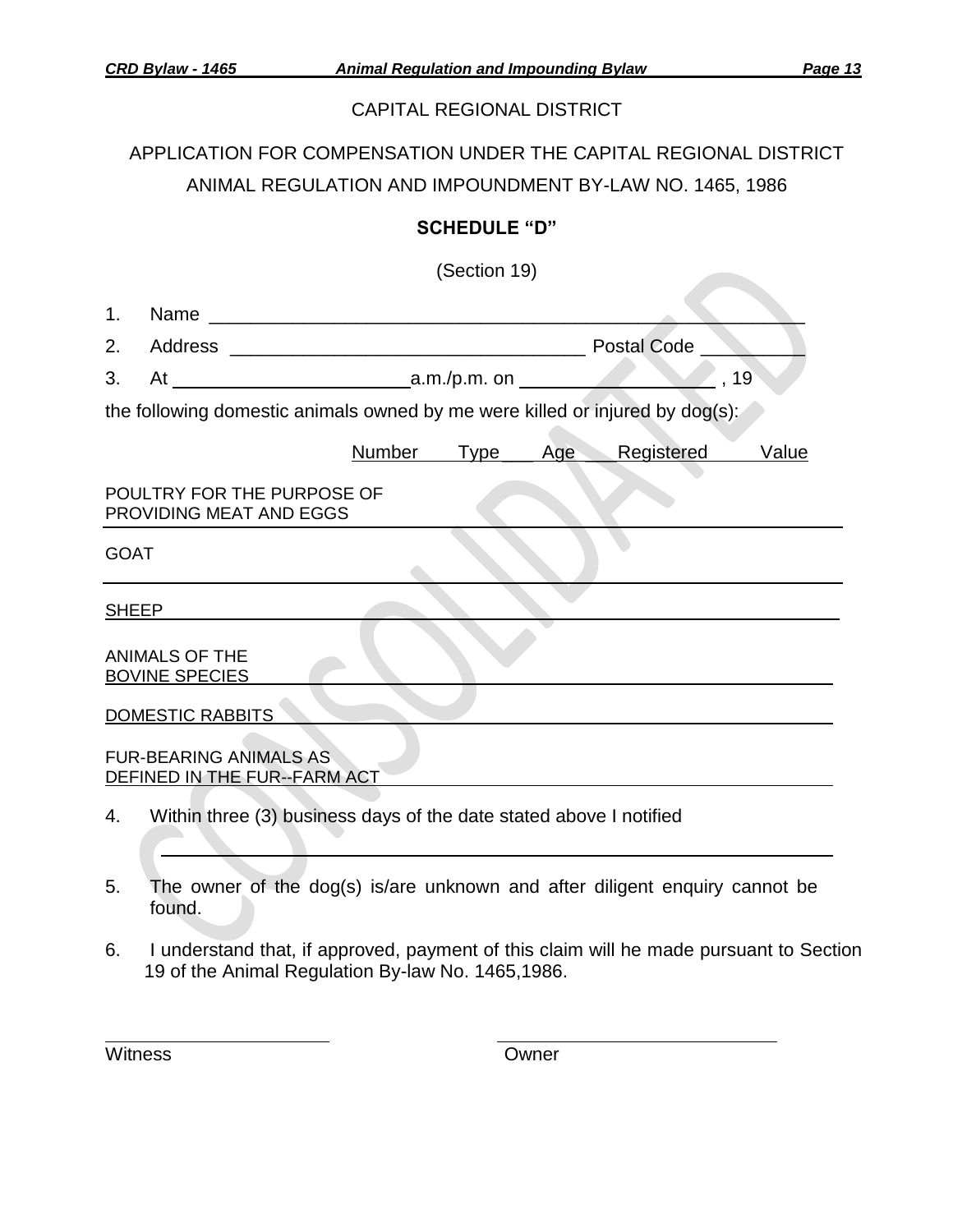#### CAPITAL REGIONAL DISTRICT

## ANIMAL REGULATION AND IMPOUNDING BY-LAW NO. 1465, 1986

## **SCHEDULE "E"**

- 1. AYLARD FARM BEACH The sandy beach at the Capital Regional District's East Sooke Park known as Aylard Farm.
- 2. **GLEN LAKE PARK BEACH** (Park, Plan 27201, Section 87, Esquimalt District and Park, Plan 40038, Sections 88 and 87, Esquimalt District)
- 3. LANGFORD LAKE PARK BEACH (Lot 10, Plan 2075, Section 85,

Esquimalt District)

the end of the gravel portion of the beach.

- 4. VESUVIUS BAY BEACH The beach extending from the public access
- 

5. BADER BEACH The beach extending from the public access at Collins Road north for 350 metres.

stairs on Langley Street south to the bluff at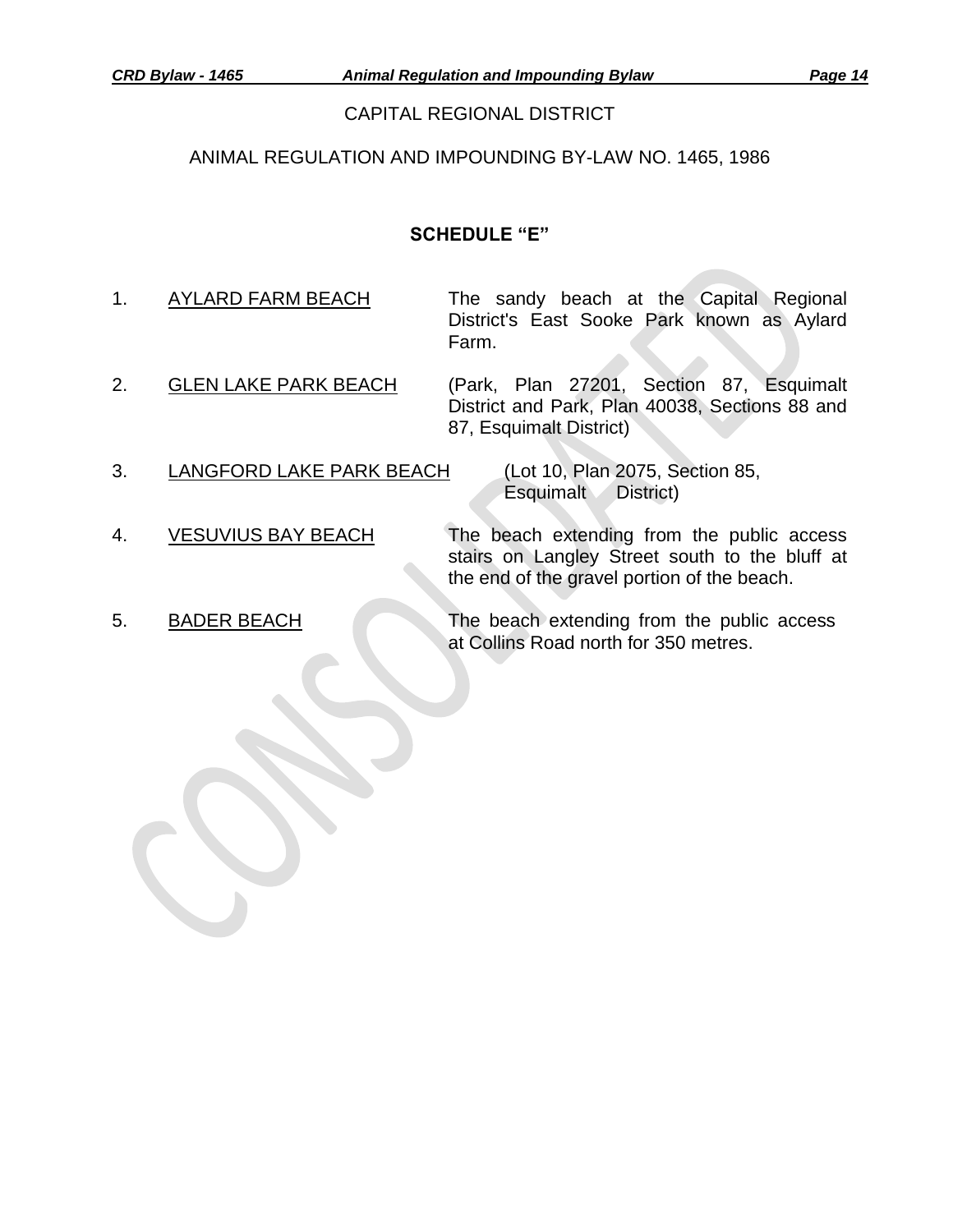| <b>CRD Bylaw - 1465</b>            | <b>Animal Regulation and Impounding Bylaw</b>                                               |                                                                | Page 15       |
|------------------------------------|---------------------------------------------------------------------------------------------|----------------------------------------------------------------|---------------|
| official receipt for amount shown. | A cash register impression constitutes an<br>A dishonoured cheque invalidates this receipt. | No. $\frac{1}{\sqrt{1-\frac{1}{2}}\left(1-\frac{1}{2}\right)}$ |               |
|                                    |                                                                                             |                                                                | Do not detach |
|                                    |                                                                                             | No.                                                            |               |
|                                    | <b>SCHEDULE "F"</b>                                                                         |                                                                |               |
|                                    | CAPITAL REGIONAL DISTRICT<br>ANIMAL REGULATION AND IMPOUNDING BY-LAW NO. 1465, 1986         |                                                                |               |
| <b>OFFENCE NOTICE</b>              |                                                                                             |                                                                |               |
| To:                                |                                                                                             |                                                                |               |
| Address:                           |                                                                                             |                                                                |               |
|                                    |                                                                                             | <b>British Columbia</b>                                        |               |
|                                    | TAKE NOTICE that it is alleged that you have committed an offence by contravening Section   |                                                                | 0f<br>the     |
|                                    | Animal Regulation By-law of the Capital Regional District.                                  |                                                                |               |
|                                    | Time:                                                                                       |                                                                |               |
|                                    |                                                                                             |                                                                |               |
| Details of Animal:                 |                                                                                             |                                                                |               |
| <b>NATURE OF ALLEGED OFFENCE</b>   |                                                                                             |                                                                |               |
|                                    | Keeping, harbouring an unlicenced dog                                                       | Failure to confine bitch in heat                               |               |
|                                    | Keeping or borbouring more than four (4)                                                    | Keeping or harbouring a noisy animal                           |               |
| doges                              |                                                                                             |                                                                |               |
|                                    | Permitting an animal to run at large or not to                                              | Owing or harbouring a vicous animal                            |               |
| be under effective control         |                                                                                             |                                                                |               |
| Other                              |                                                                                             |                                                                |               |
| <b>Indicated Penalty</b>           | <b>Animal Control Officer</b>                                                               |                                                                |               |
|                                    |                                                                                             |                                                                |               |

FURTHER TAKE NOTICE that if within TEN (10) days of receipt of the offence notice yeu pay the indicated penalty to the Capital Regional District, 688 Coldstream Avenue. Victoria (Langford), B.C. V9B 2X1, no further steps will he taken against you, but if you fail to make such payment, a summons will be issued against you to appear in the Provincial Court of British Columbia, and plead to the charge. This notice must accompany your paym<sup>e</sup>nt and will be returned to you receipted.